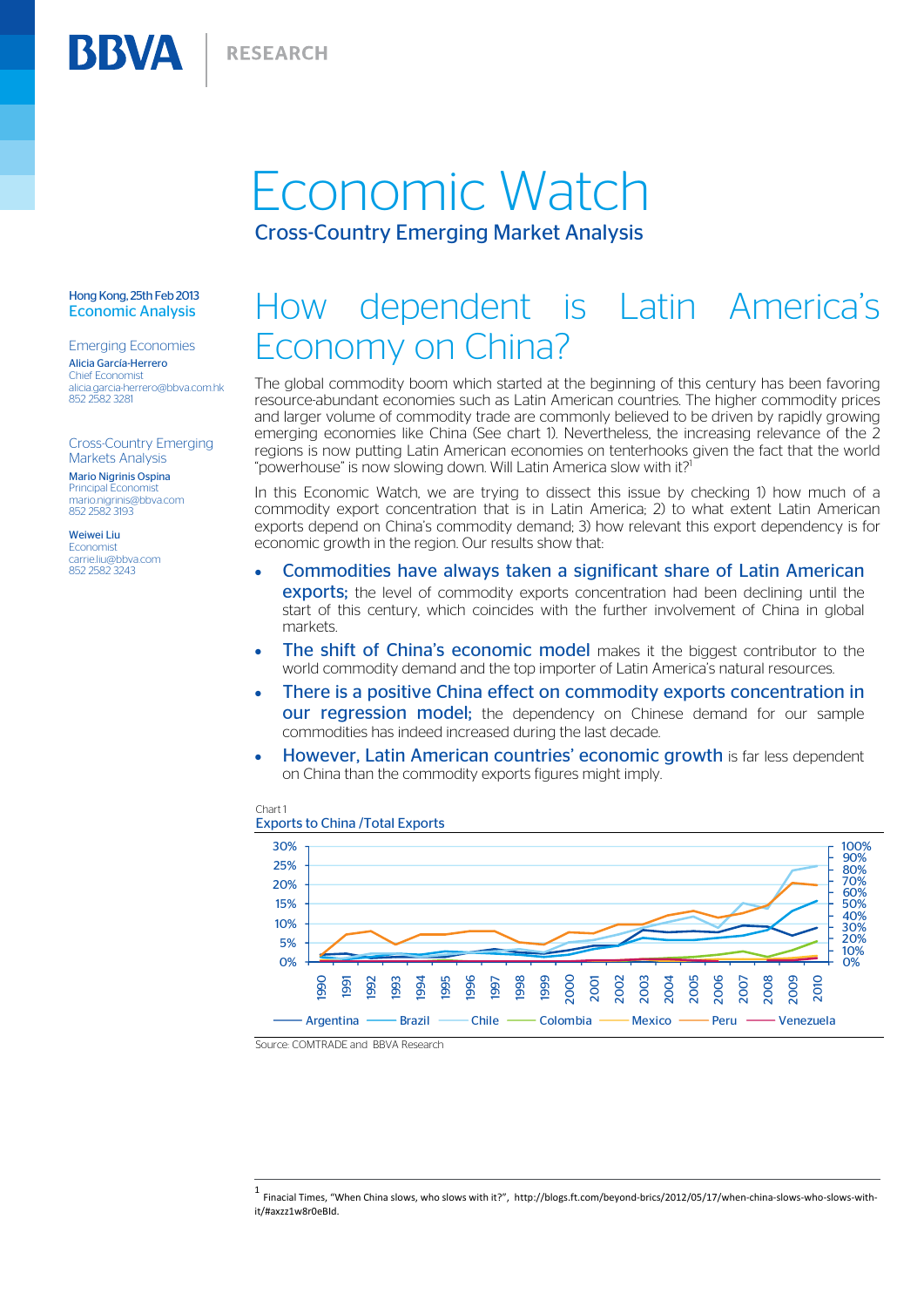## Commodity export concentration in Latin America: it has always been there

We first focus on 7 Latin American economies (LATAM): Argentina, Brazil, Chile, Colombia, Mexico, Peru and Venezuela. For comparison, we also look at 6 South American countries, including all the above Latin American economies except Mexico. As we see from chart 2, Latin American commodities take about half of total exports to major economies (US, Europe and China); the situation is even worse when excluding Mexico as shown in chart 3.



Chart 4 and 5 are the cumulative shares of the top 5 export goods. We notice that the declining trend before the end of the twentieth century stopped in the last decade. However when considering only South America, there has been a small reversal starting at the beginning of the twenty-first century, which coincides with the emergence of China as a powerhouse and its entry to the World Trade Organization (WTO).



Within the region there are several differences. Brazil and Argentina seem to have the most diversified exports while Venezuela has the strongest concentration. In the case of Colombia, the diversification process apparently had a significant reversal in the last few years; although this may be explained by the dramatic decline of exports to Venezuela, mainly manufactured goods. Such exports reached a peak in 2008 (to almost 6 USD billion) but in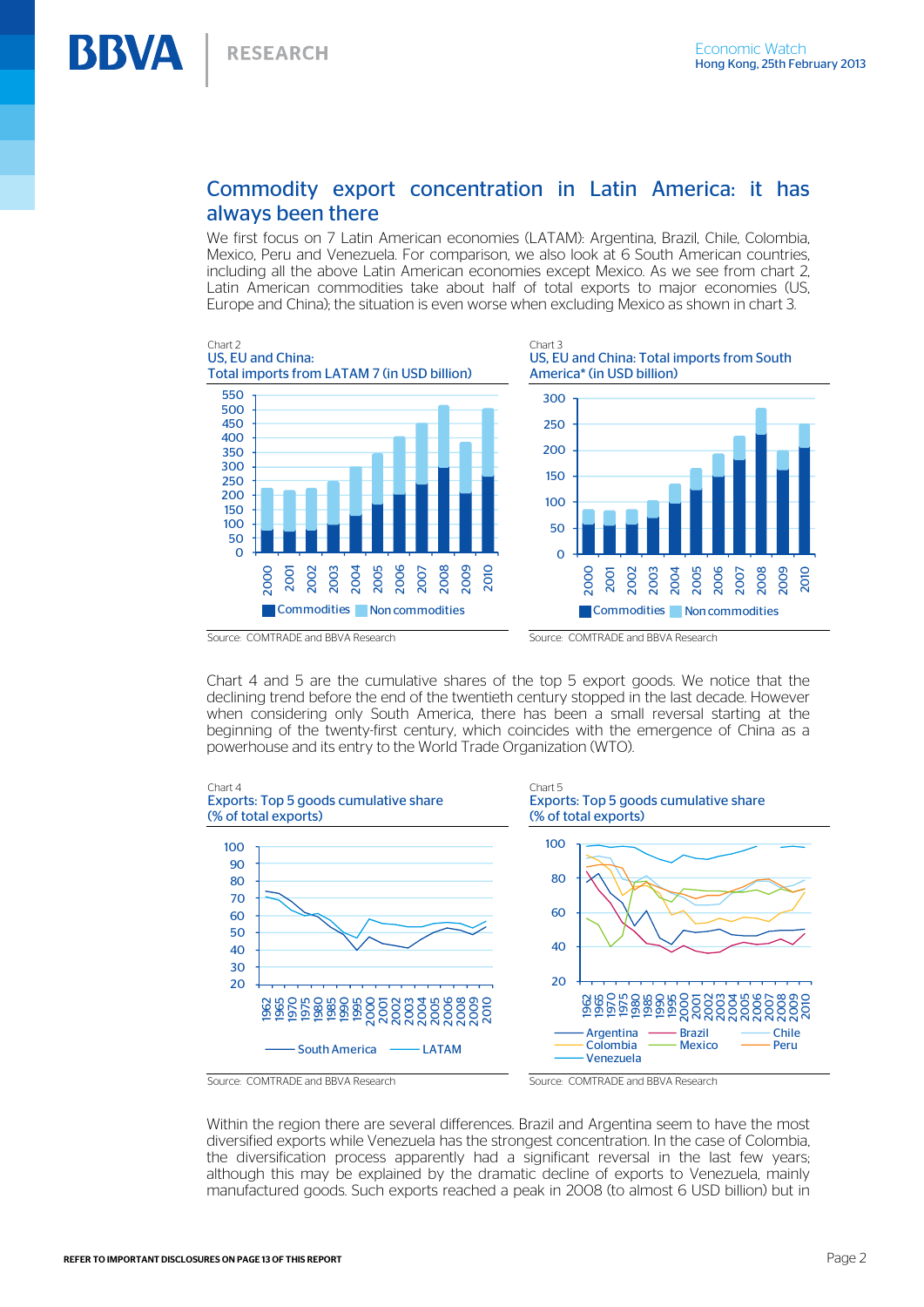**RESEARCH** 

**BBVA** 

2010 they were reduced to only one quarter of the 2008 value. The reasons behind the trade collapse are more related to the bad performance of Venezuelan economy (its imports contracted 32% between 2008 and 2010), rather than stronger competition from China or other economies.

Using other metrics, like the Gini index (see chart 6 and 7), similar results emerge: a continuous decline of exports concentration until the end of the twentieth century, and a reversal of this trend since after, in particular in South America.



Commodities have always taken an important share of Latin American exports although until the 1980's there was a continued decline in their shares when compared to previous decades (66% in 1989 vs 88% in 1962, see Chart 8 and 9). In the 1990's, the implementation of NAFTA (North American Free Trade Agreement) introduced a structural change of the Mexican economy which became mainly an exporter of manufactured goods (in 2001 only 15% of total Mexican exports were commodities), whereas in South America the lowest share, reached in the late nineties, was fourfold (63%). During the last 10 years the commodity boom increased their share of total exports again.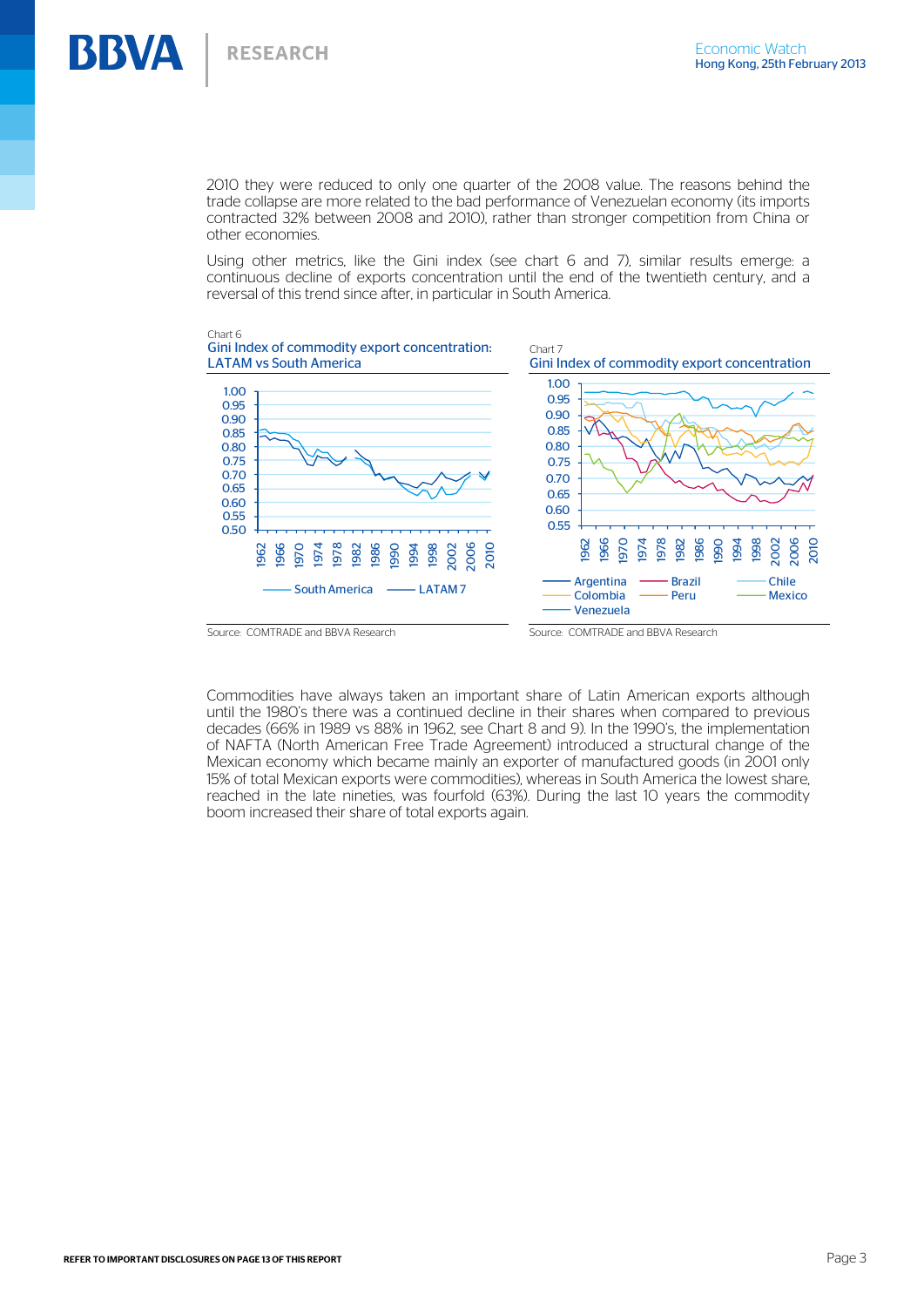

Compared with the rest of the world, South American economies have always been intensive in commodity exports (see Chart 10) given that the share of commodity exports in total export is always way above world average. Once again it is clear that NAFTA helped change the structure of the Mexican economy



Source: COMTRADE and BBVA Research

## To what extent Latin American exports depend on China's commodity demand?

We have observed a consistent pattern of commodity exports in Latin America with different scopes and techniques. From a producer's point of view, the rising concentration in the last decade explained by China's hunger for raw materials has been considered a blessing in a region very much dependent on the US, especially during the global crisis started in 2008. Nevertheless, if we see an economy as a whole, the excessive specialization in commodities and natural resources exports can be detrimental and may lead to dampened prospects of growth (see Box 1). Thus we start wondering if China should be blamed of the "deindustrialization" in Latin America and to what extent the latter is dependent on China's commodity demand.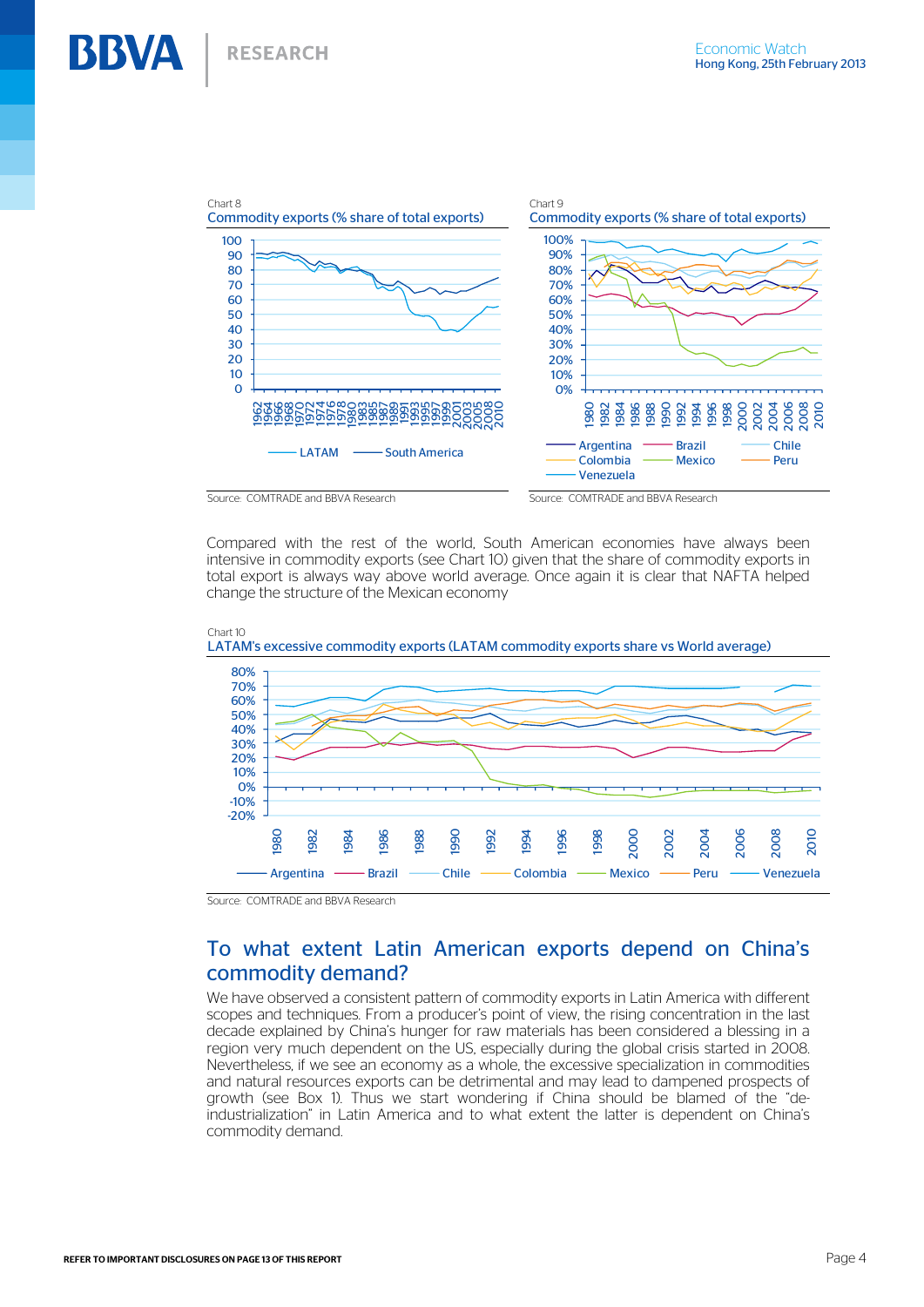## Box 1: Potential Problems of Commodity Export Concentration

First, there is the standard "diminishing returns" argument. As a country continues to invest in any particular activity, including the exporting activity in a narrow range of products, the rates of return will generally fall. Second, concentration of exports, whether it is in supposed high-technology items like computer chips or in standardized items such as petroleum, can be subjected to periodic and sometimes unexpected fall in demand and decreased prices and thus export earnings. Such volatility in incomes associated with exports can have negative consequences for the governments in developing economies if they are trying to plan for expenditures in education, infrastructure, health or any fiscal measures.

In addition, there is the well-known hypothesis that natural resources can be subjected to a secular decline in their terms-of-trade. The argument is that as countries become richer, they will spend proportionally more on manufactured products. The change in relative demand will lower the terms-of-trade of commodities.

Also, if concentration of exports has the tendency to lead to volatility of export revenues, such a feature is viewed as even more pronounced for concentration of exports of commodities and fuels. Natural resource goods tend to be homogenous products, with individual exporting economy facing a fairly inelastic demand. Adverse international market conditions often create negative terms-of-trade shocks and reduced export earnings, which can then lead to lower investment as well as consumption in the developing countries.

Besides, it is equally well-known that resource-rich economies may face the Dutch disease. A boom in the export sector is usually a beneficial development for a

country. But for the case of a resource-exporting economy, it can lead to negative consequences. Booming exports of minerals and fuels are often accompanied by an increase in the real exchange rates ofthe countries as well as a rise of the economy-wide wage levels. This leads to a loss of competitiveness and tends to shrink the manufacturing sectors, leading to de-industrialization.

Furthermore, unlike manufactures, commodities may have properties that make their excessive specialization particularly undesirable. For example, it is often argued that minerals, fuels and food have less scope for productivity improvements. Quality improvements are also more likely if the developing countries export manufactured goods or services. Significantly climbing up the value added ladder seems less possible with mineral or oil exports than exports of manufactured goods. Countries that export goods associated with higher productivity levels are seen to be growing faster than countries that export lower-productivity goods (Hausman, Hwang and Rodrik 2006). In addition, concentration in exporting oils and commodities will not give the domestic entrepreneurs the opportunities to realize the gains from exploring and finding out the right varieties of products to export, making economic growth via "self-discovery" less likely (Hausmann and Rodrik 2003).

Finally some argue that the economic rents generated by the exports and productions of commodities and fuels are often extracted in economies characterized by poor institutions. Consequently, these countries tend to misuse the rents and would not invest significantly to make sure that the economic development of the countries will continue even after the natural resources are depleted.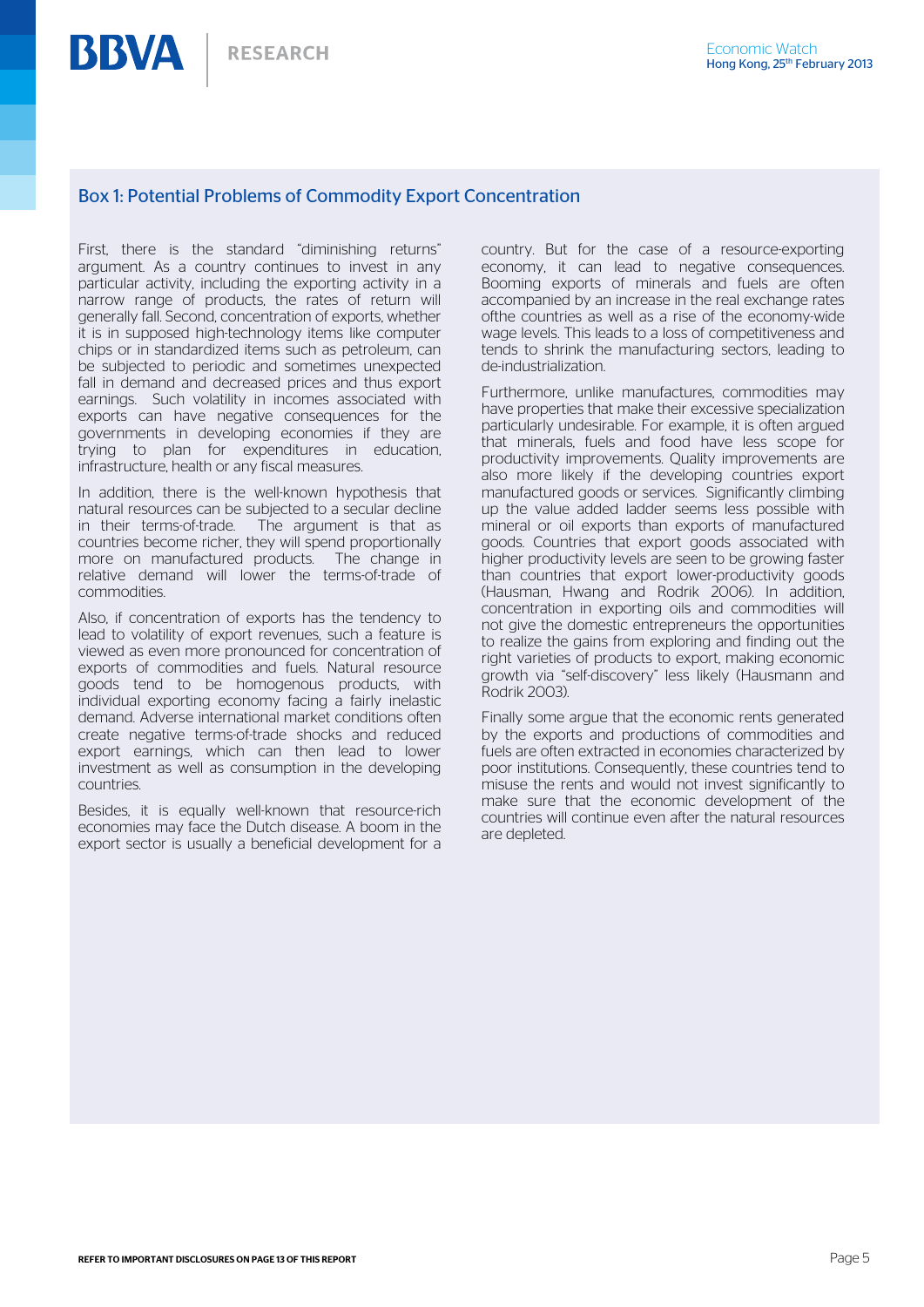To answer the above questions, we first take a look at the major trading partners of Latin America. As demonstrated in Chart 11 and 12, the U.S. is still, by far, the largest export destination for both LATAM and South America. The rise of China is remarkable and in 2010 it almost caught up with Europe as the region's second export partner. The catching up process of China as one of the export destinations is not only due to its rapid economic growth but also by the sharp decline of exports to the U.S. and the EU with the current economic crisis. Hence Chinese commodity demand can be considered as a buffer which has compensated the negative effects of the world crisis.



This surge of China's commodity demand is due to the fact that its economic model shifted towards heavy industrial production, the private property market exploded, and wealthier citizens demanded a richer diet. Taking 4 commodities: soybeans, iron ore, copper, and ores of non ferrous metals as examples, we'll notice the focus of global commodity markets shifted away from the US, Europe and Japan towards China, which rapidly became the world's largest importer of the commodities and thus the biggest contributor both to global commodity demand and to global commodity prices. .

In Chart 13 we plot the Gini coefficients in order to measure import market concentration for major commodities over the period 1962-2010. We can see the continuing decline of imports concentration, but an obvious reverse (except copper) after China's accelerated development by the end of 1990s. The emergence of China is dramatically transforming the commodities market structure (see charts 14-17).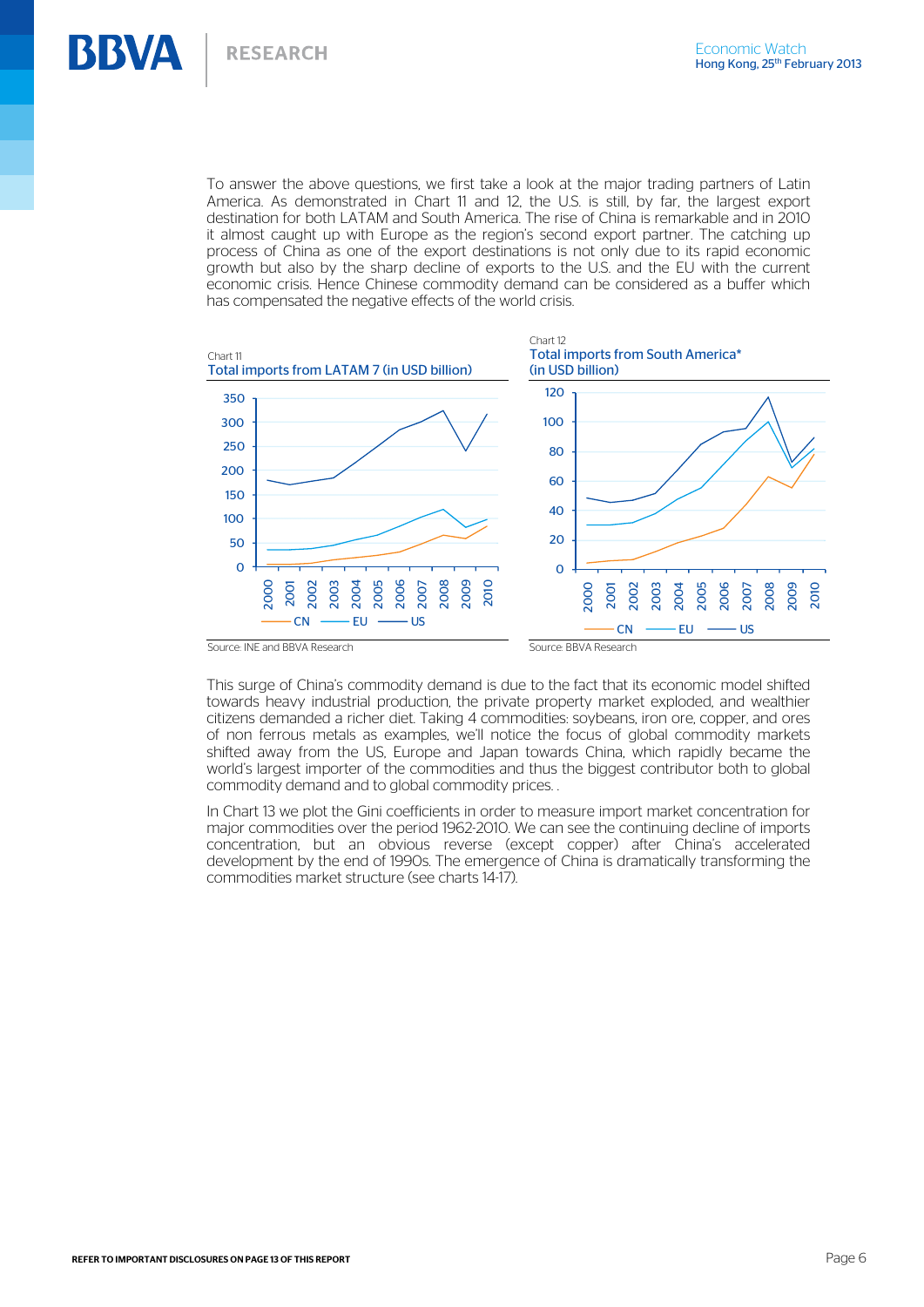

Source: COMTRADE and BBVA Research



### Chart 16 Argentina:



Source: COMTRADE and BBVA Research Source: COMTRADE and BBVA Research

## Brazil: exports of soybean to main partners (Share, %) 0% 10% 20% 30% 40% 50% 60% 70% 1980 1982 1984 1986 1988 1990 1992 1994 1996 1998 2000 2002 2004 2006 2008 2010 China - Netherlands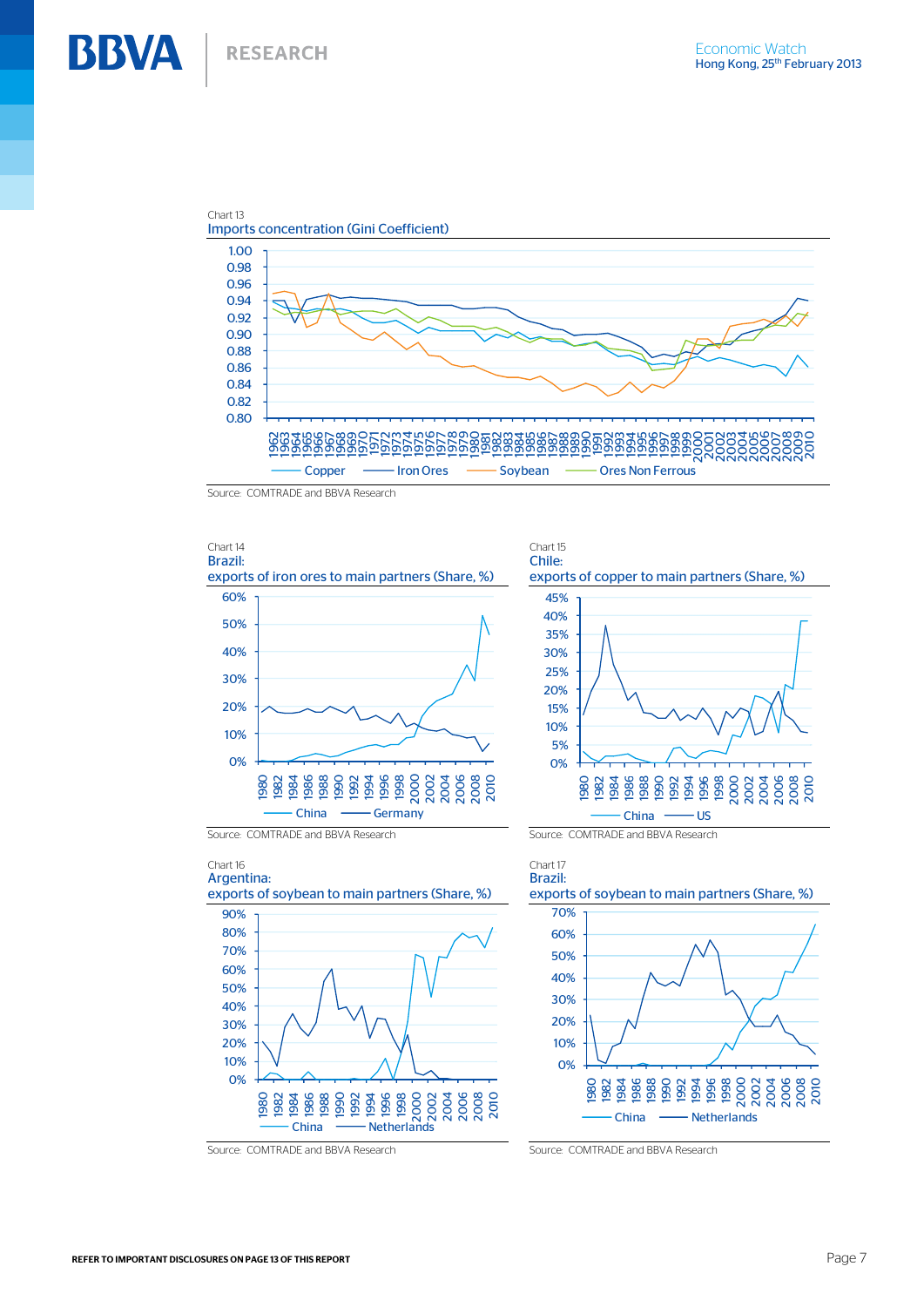## How relevant is South America export dependency to the GDP growth in the region?

We use two different methodologies on how vulnerable are Latin American commodity exporters to the shifts in Chinese demand: firstly, we run a panel regression model to test if commodities export concentration is related to the growing importance of China<sup>2</sup>. Secondly, we create a "China export dependency index" to measure the level of export dependency on China<sup>3</sup>.

## 1. Econometric Approach

We use panel data for the period of 1980-2010 on 74 economies<sup>4</sup> and 28 commodities<sup>5</sup>. The explanatory variable of interest is the effect of China on export concentration (from now called "China effect"). We use two proxies in our regressions. The first proxy is the growth rate of commodities exports to China by country i in year t (denote as g). The second proxy is the ratio of imports of commodities by China out of Chinese total imports relative to the same ratio for the world as a whole (represented by CN). Most of the explanatory variables are significant and have the expected signs. The China effect, as captured by CN, is consistently positive and significant, indicating that China is indeed responsible for the higher concentration of commodity exports. The other proxy, g, is also positive and significant, at least for 1980-2010 and for 1990-2010. Overall the results (see table 1) from this set of regressions indicate that there is indeed a China effect, after controlling for the standard explanatory variables.

|                         | <b>GLS</b>   |             |              |             |              |             |
|-------------------------|--------------|-------------|--------------|-------------|--------------|-------------|
| Label                   | 1980-2010    |             | 1990-2010    |             | 2000-2010    |             |
| Com Price Index/CPI     | $0.092***$   | $0.269***$  | $0.100***$   | $0.299***$  | $0.124***$   | $0.363***$  |
|                         | (0.008)      | (0.020)     | (0.008)      | (0.020)     | (0.007)      | (0.016)     |
| va                      | $0.857***$   | $0.802***$  | 0.988***     | $0.992***$  | $1.367***$   | $1.357***$  |
|                         | (0.047)      | (0.043)     | (0.048)      | (0.045)     | (0.030)      | (0.031)     |
| In(GDPpct/wGDPpct)      | $-0.004$     | $-0.005$    | 0.005        | 0.003       | $0.043***$   | $0.042***$  |
|                         | (0.005)      | (0.004)     | (0.005)      | (0.005)     | (0.005)      | (0.005)     |
| infrastructure<br>dummy | $-0.076***$  | $-0.078***$ | $-0.063***$  | $-0.051**$  | $-0.079***$  | $-0.061**$  |
|                         | (0.022)      | (0.021)     | (0.022)      | (0.021)     | (0.025)      | (0.026)     |
| g                       | 8.69 e-07**  |             | 1.09 e-06**  |             | 1.18 e-06    |             |
|                         | $(4.45e-07)$ |             | $(4.41e-07)$ |             | $(1.01e-06)$ |             |
| <b>CN</b>               |              | $3.712***$  |              | $4.070***$  |              | 4.906***    |
|                         |              | (0.262)     |              | (0.250)     |              | (0.209)     |
| cons                    | 0.021        | $-0.261***$ | 0.003        | $-0.337***$ | $-0.022$     | $-0.435***$ |
| 0.01170107              | (0.023)      | (0.037)     | (0.022)      | (0.035)     | (0.026)      | (0.034)     |

#### Table 1 Regression Results using GLS

Source: COMTRADE and BBVA Research

<sup>2</sup> This is based on the working paper conducted by Fung, K.C., Alicia Garcia-Herrero and Mario Nigrinis Ospina, *Latin American*  Commodity Export Concentration: Is There a China Effect? Working Paper Number 13/06, BBVA Research.<br>3 This is based on the working paper conducted by Matt, Ferchen, Alicia Garcia-Herrero and Mario Nigrinis Ospina, Evaluati

*America's Commodity Dependence on China*, Working Paper Number 13/05, BBVA Research.<br><sup>4</sup> There are in total 74 economies which are included in the regressions: 45 emerging economies (Argentina, Bahrain, Bangladesh, Brazil, Bulgaria, Chile, China, Colombia, Czech Rep., Egypt, Estonia, Hungary, India, Indonesia, Iran, Jordan, Rep. of Korea, Kuwait, Latvia, Lithuania, Malaysia, Mauritius, Mexico, Morocco, Nigeria, Oman, Pakistan, Peru, Philippines, Poland, Qatar, Romania, Russia,<br>Slovak Rep., South , Africa, Sri Lanka, Sudan, Taiwan, Thailand, Tunisia, Turkey, Ukraine industrialized ones (Canada, France, Germany, Italy, Japan, United Kingdom, United States, Australia, Austria, Belgium, Cyprus, Denmark, Finland, Greece, Hong Kong SAR, Iceland, Ireland, Israel, Luxembourg, Malta, Netherlands, New Zealand, Norway, Portugal, Singapore, Slovenia, Spain, Sweden, Switzerland).

<sup>5</sup> Using UN Comtrade SITC Rev.1 classification, we have added categories 0 to 4 (except commodities 25 and 26), plus 67 and 68 as pure commodities.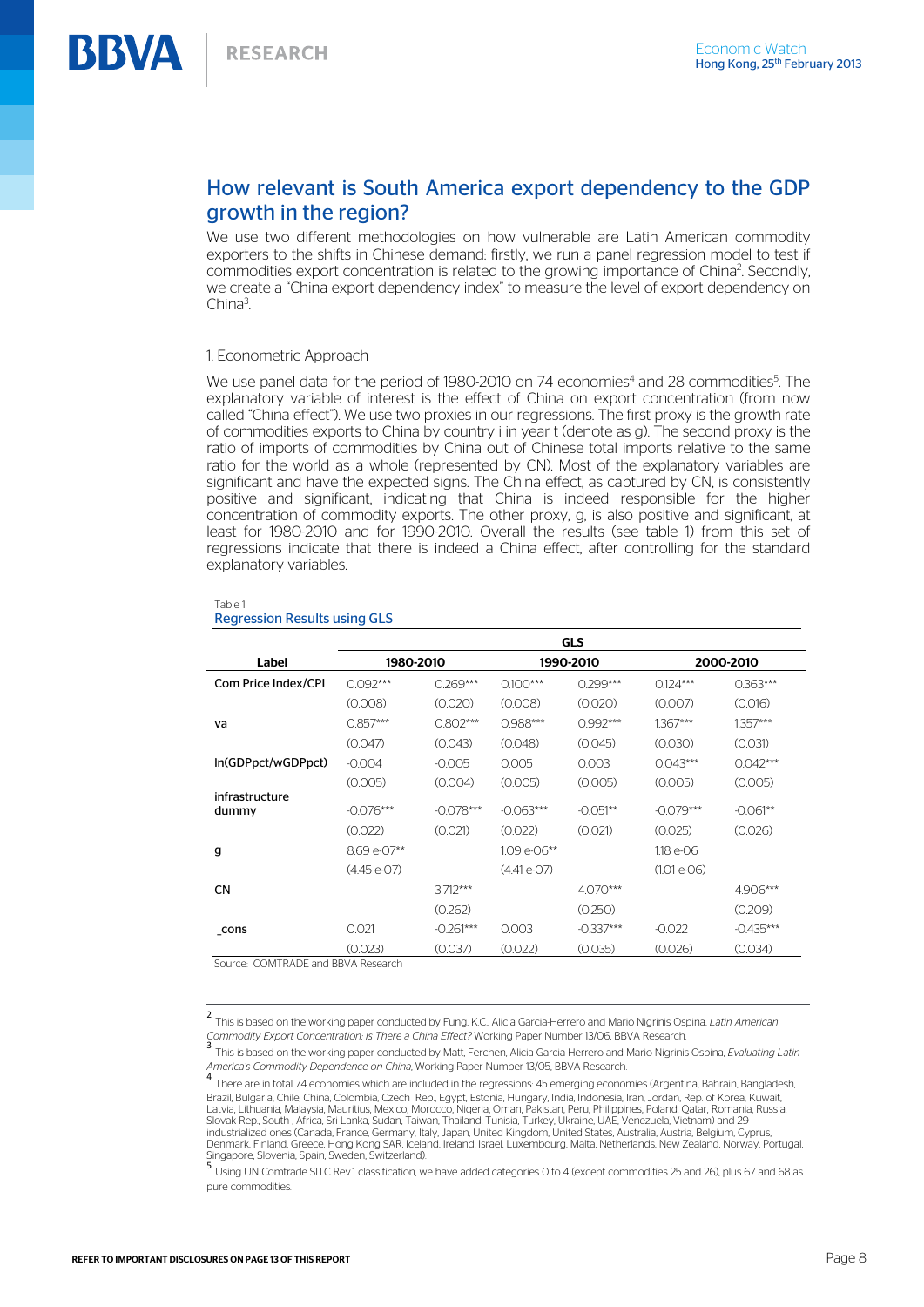## 2. China Export Dependence Index

The second methodology is based on the calculation of an index to see how vulnerable Latin American commodity exporters are to the shifts in Chinese demand. To measure this, we have created a "China export dependency index" as indicated below<sup>6</sup>..

$$
Index_{i,j} = \sqrt[3]{\frac{EXP_{i,j}}{EXP_j} \times \frac{EXP\ to\ China\ i,j}}{EXP_{i,j}} \times avg\left[\frac{IMP_{i,China}}{IMP_i}, \ \left(1-\frac{EXP_{i,j}}{EXP_i}\right)\right]
$$

The index is a geometric mean of three components:

| $EXP_{i,j}$      | = Country i's exports of commodity i as a share of its total |
|------------------|--------------------------------------------------------------|
|                  | exports. This shows how concentrated are a country exports   |
| EXP <sub>i</sub> | into one commodity (i).                                      |

= Country j's exports of commodity i to China divided by its total export of that commodity. This shows how dependent the world is on China to sell a particular commodity relative to other export markets. *EXP EXP to China i j i j* , ,

$$
avg\left[\frac{IMP_{i,China}}{IMP_{i}} , \left(1-\frac{EXP_{i,j}}{EXP_{i}}\right)\right]
$$

= The average of 2 components:

### *IMP i*,*China*

 is the share of China's imports of commodity i in the global market. *IMP i*

$$
\left(1-\frac{EXP_{i,j}}{FYP}\right)
$$

is 1 minus country i's export market share of commodity i. *EXP i* l

This provides a measure of China's strength as a buyer or pricing power compared to the exporting country's strength as a seller.

The index is scaled from 0 (no dependence) to 1 (complete dependence). The index is a relative measure of export dependence on China for each country and its particular commodity. The higher the score, the more vulnerable any exporter will be to any disruption of trade with China.

The index (see chart 18) shows that dependency on Chinese demand for all the commodities considered in the sample has increased compared with year 2002. Within the South American economies in the sample, Argentinean soybean exports are the most dependent on Chinese demand both because China takes an extremely high share of its total soy exports (above 85%) and because Argentina's soybean market power is extremely weak, as Argentina accounts for less than 13% of world supply, compared to US (48%) and Brazil (28%). Brazil's soybean producers remain highly dependent on China, but slightly less so than their Argentinean competitors, thanks to their stronger market position. Among exports of ores of non ferrous metals, Peruvians are the most sensitive to Chinese demand. This is a very interesting market where Chile has the largest share of total exports, whereas Peru, Australia

<sup>6</sup> We have conducted robustness tests with similar formulae. The index is to measure the vulnerability of a particular sector rather than the whole economy.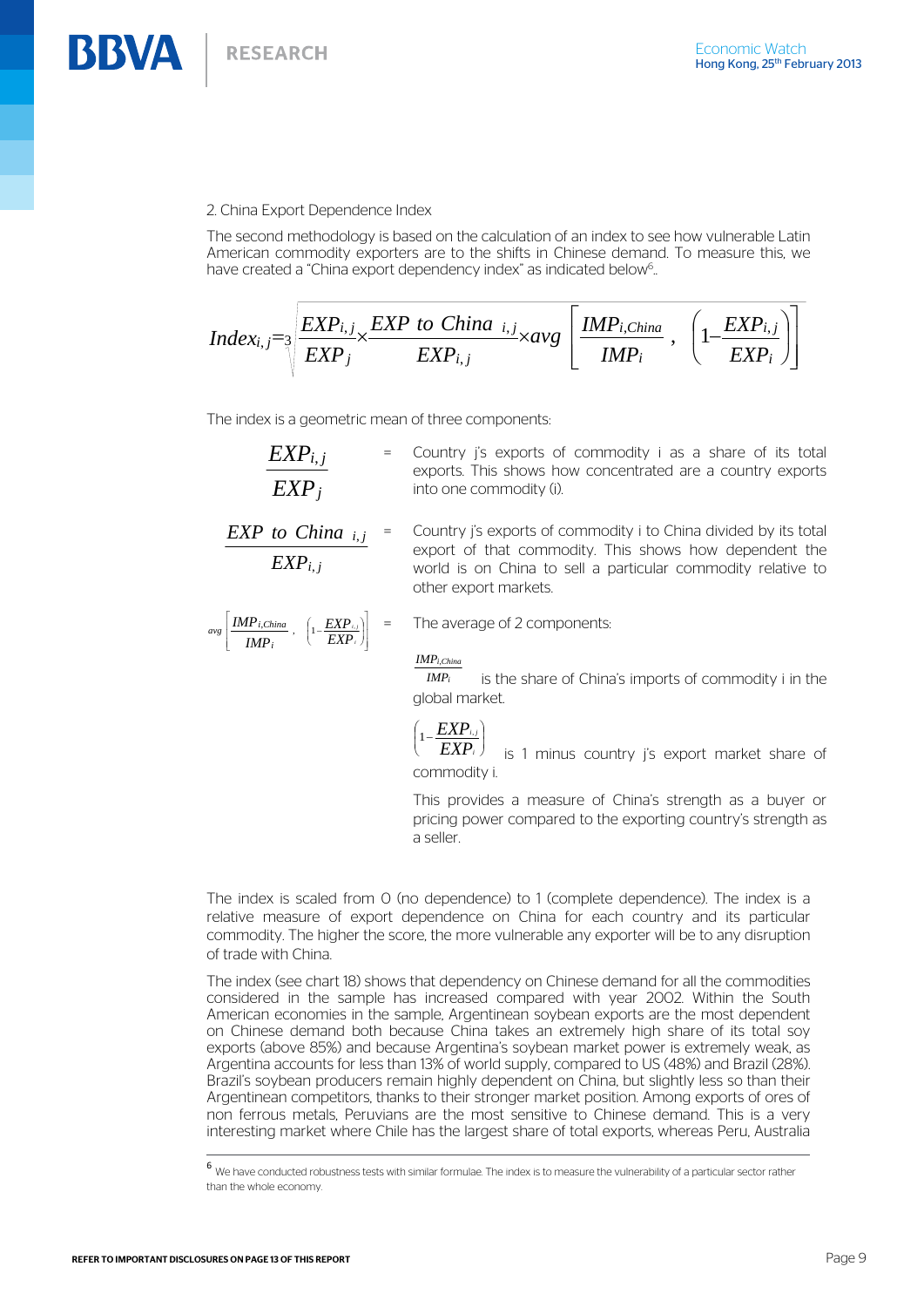and Indonesia have a similar market power. At the same time, Peruvian sales of these ores to China are almost a third of its total sales.



Chart 18

Source: UN Comtrade

South American commodity exporters are highly dependent on China for trade, but their countries' overall GDP growth rates are far less dependent on China than these high export figures might imply. Exports to China are worth less than 2% of GDP in both Brazil and Argentina (see chart 19). This reflects the fact that trade plays a relatively small role in the Brazilian and Argentinean economies, which have relatively low export-to-GDP ratios at around 9% and 18%, respectively (see Charts 20). This is true for most Latin American countries apart from Chile, where exports comprise one-third of GDP. Moreover, as Chart 21 shows, the majority of the country's copper export is to China (more than 9% of GDP). However, the general point is still valid: even among Latin America's commodity-rich exporters to China, overall GDP growth is less directly dependent on China than many might believe (see chart 22).



In fact, export-to-GDP ratios appear to be falling across Latin America in recent years (see chart 21), indicating that countries are becoming less economically dependent on commodity exports, even as soy, iron ore, copper and ores of non ferrous metals exports to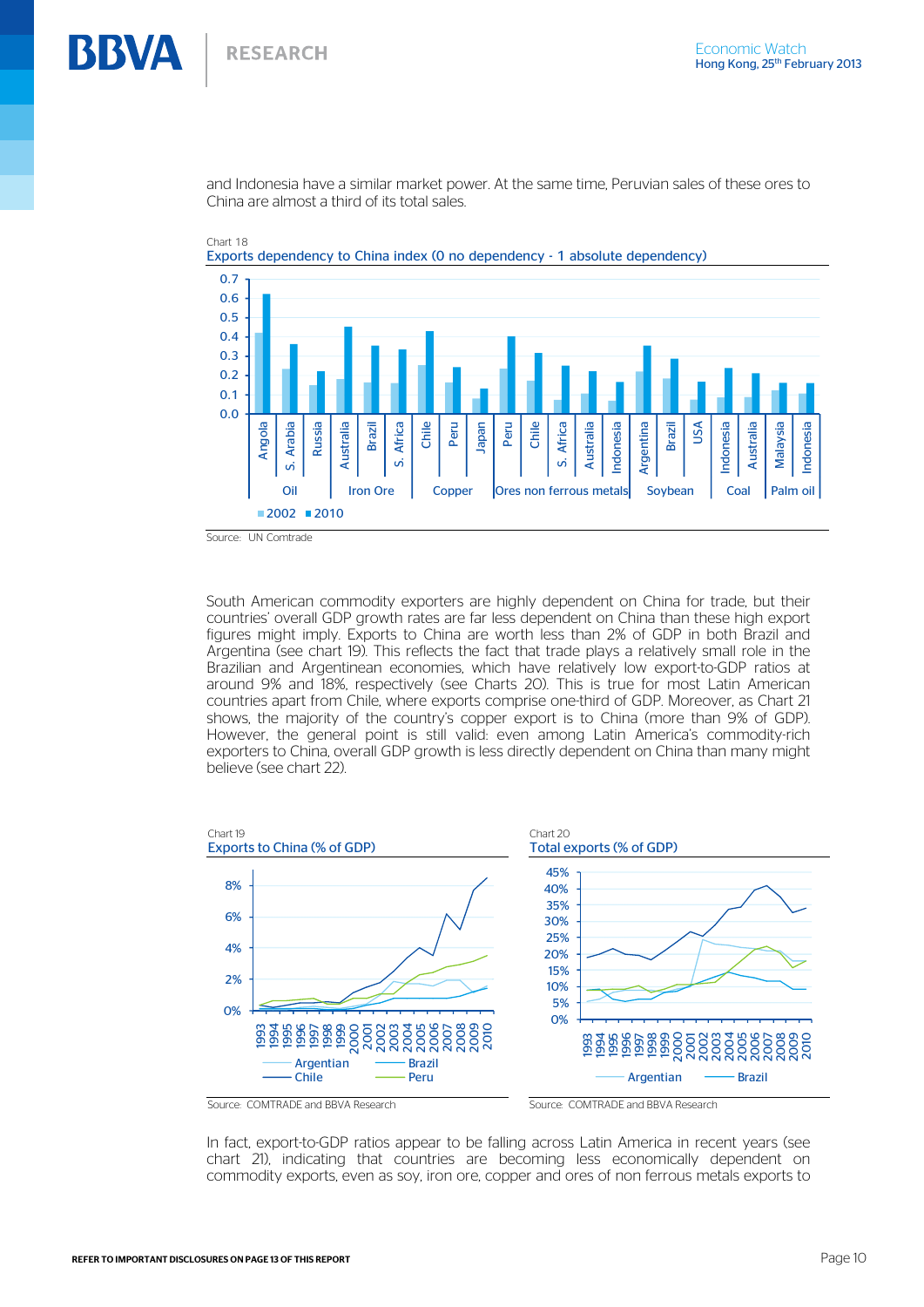## China continue to grow. This trend is partially a consequence of the global financial crisis, but also signals the significant role domestic demand has played in the South America's recent economic expansion. This simply underscores that much of the region's economic dynamism of recent years has mostly been a function of domestic factors.







Chart 22

The prominent role of China as a driver of the commodity exports in Latin America is beyond question. The concentration in commodity export in Latin America has been accompanied by China's rapid growth and development. However, Chinese demand for commodities may only be responsible for a very minor contribution to GDP growth in these countries. Therefore, it is too early to conclude that China's economic landing will drag down its trading partners as well. The combination of hopes and anxieties tied to Latin America's decade-long boom in economic relations with China is likely to persist. The honeymoon period of Sino-LATAM economic relations may or may not be over, but what is clear is that commodities will continue to underpin the relationship for better or for worse.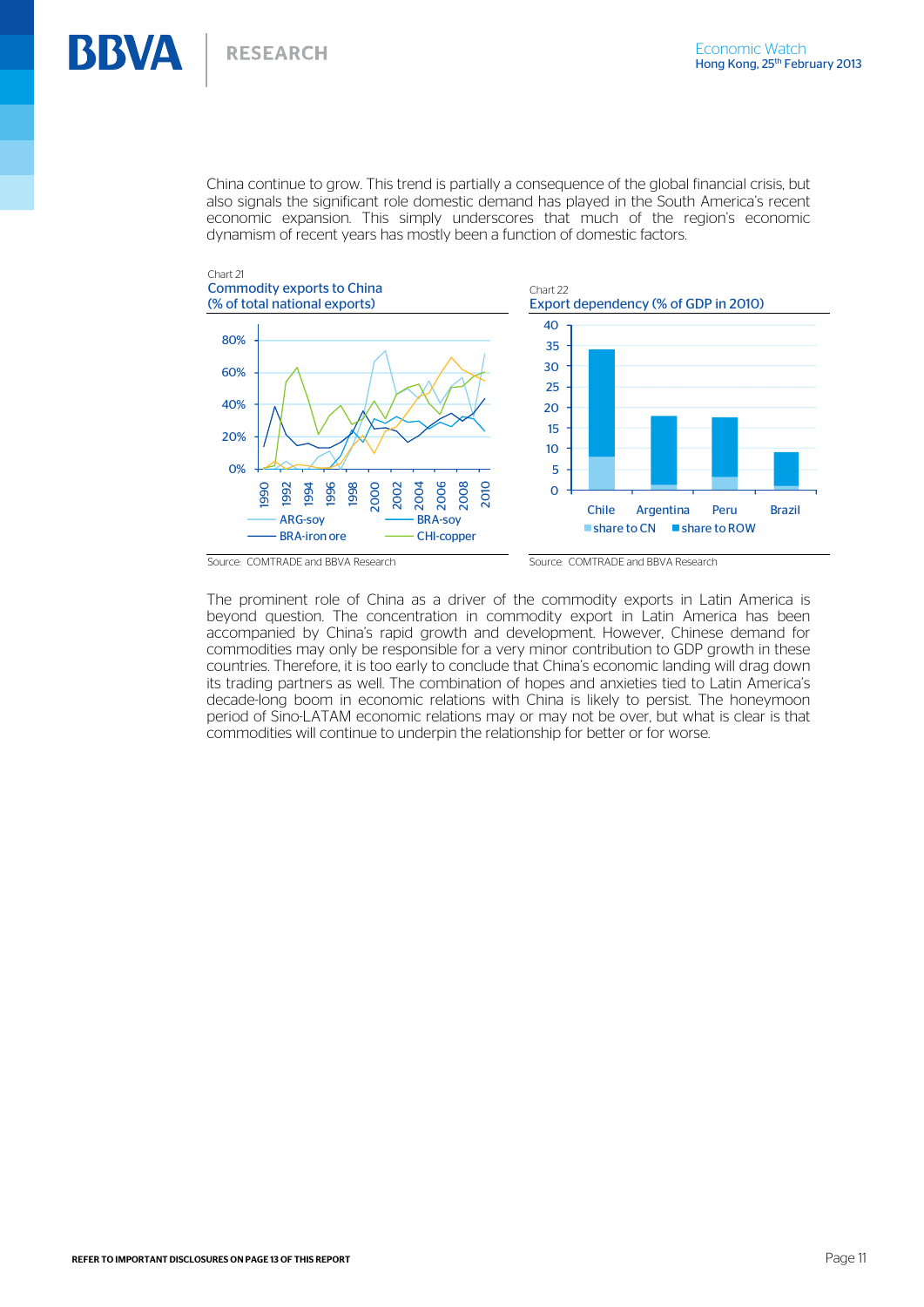## References

Fung, K.C., Alicia Garcia-Herrero and Mario Nigrinis Ospina, *Latin American Commodity Export Concentration: Is There a China Effect?* Working Paper Number 13/06, BBVA Research.

Matt, Ferchen, Alicia Garcia-Herrero and Mario Nigrinis Ospina, *Evaluating Latin America's Commodity Dependence on China*, Working Paper Number 13/05, BBVA Research.

REFER TO IMPORTANT DISCLOSURES ON PAGE 13 OF THIS REPORT **Page 12** and the state of the state of the state of the state of the state of the state of the state of the state of the state of the state of the state of the stat